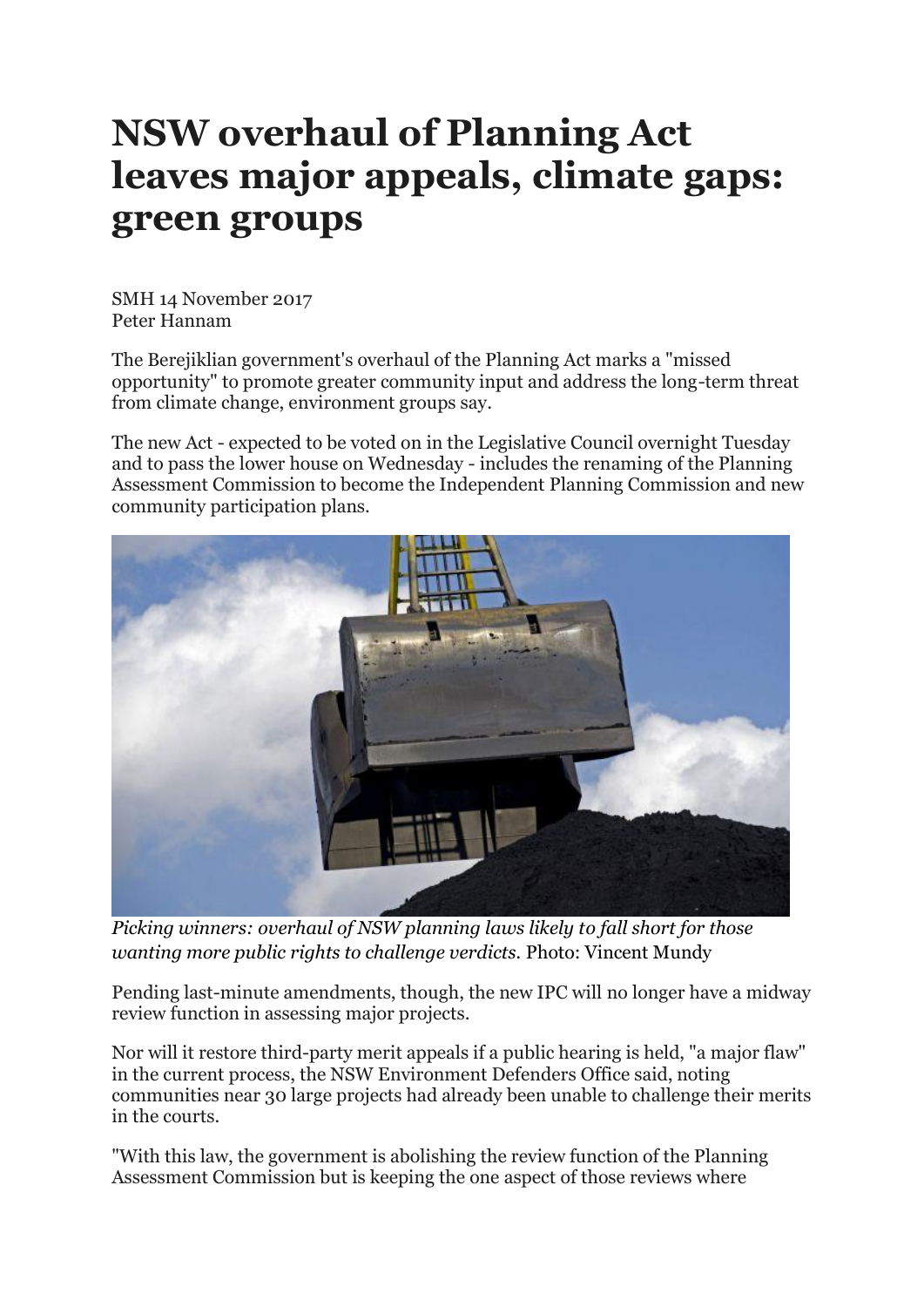communities have pleaded for change: the ripping away of legal rights to challenge the merits of decisions to approve mining projects," Georgia Woods, NSW Coordinator for Lock the Gate, said.



*Open-cut case for more community involvement: Hunter Valley coal mines.* Photo: Dean Osland

David Shoebridge, the Greens Planning spokesman, said the commission's name change was merely "window dressing", with its members still appointed by the planning minister.

"This was a missed opportunity to expand community rights to bring merit appeals, as recommended by the Independent Commission Against Corruption," Mr Shoebridge said.

Fairfax Media sought comment from Planning Minister Anthony Roberts. His office said he would comment once the bill was passed.

Climate omission

Despite being more than 100 pages long, the bill fails to mention climate change, one of the biggest threats to long-lived assets in the state.

"While the bill has some positive amendments, it fails to address one of the most urgent challenges - planning for climate change," Rachel Walmsley, the EDO's policy and law reform director, said.

"Now more than ever, NSW needs to plan for a responsible carbon future, and our planning system is key," Ms Walmsley said.